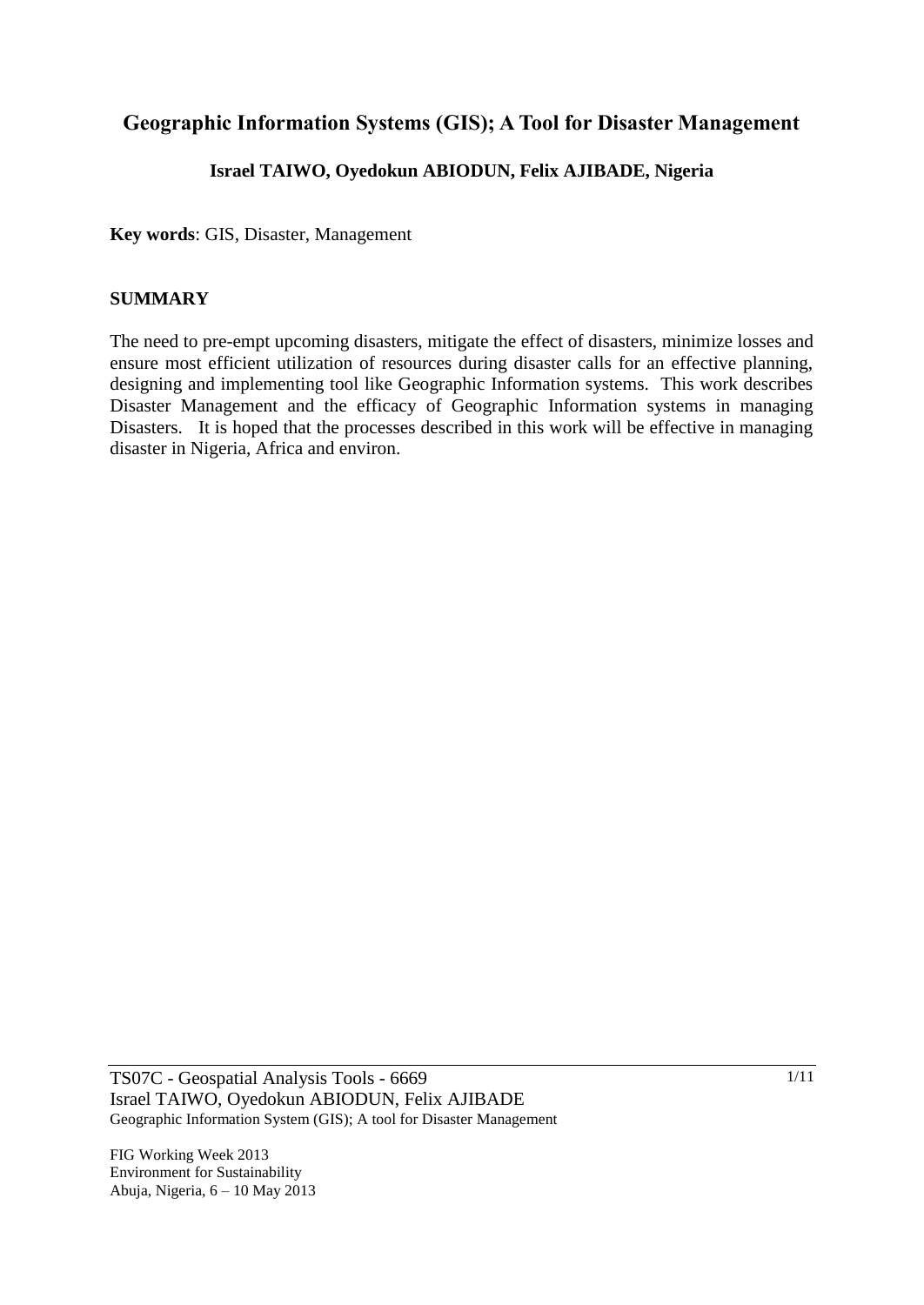## **Geographic Information Systems (GIS); A Tool for Disaster Management**

## **Israel TAIWO, Oyedokun ABIODUN, Felix AJIBADE, Nigeria**

## **1. INTRODUCTION**

Disaster; like other events can be suspected, planned for, reduced or better still prevented from occurring. In most underdeveloped, developing and some developed countries; disaster management is being given a reactive approach rather than the required proactive approach. Disaster with its characteristic suddenness and swiftness requires a swift response, necessary to reduce its effect. During disaster, loses become very high due to inability to manage the situation in a timely manner. If the survival of Man and its environment has to be secured; coherent, perceptible, transparent and pragmatic decisions have to be made before, during and after a disaster by governments, organizations and individuals.

Disaster risk zoning, flood modelling and prediction, Disease mapping and prediction, Land degradation and monitoring, Food security and environmental monitoring, Monitoring urban sprawl and monitoring volcanic eruptions among others are capabilities of a GIS. minimize the impacts of hazards, reduce vulnerability and enhance coping and adaptive capacity in the environment, thereby putting in place rehabilitation processes that could rebuild resilience for future disaster, the knowledge, technology, expertise, institutional capacities, management skills and practical experience available in GIS has to be utilized.

## **1.1 GIS : Geographic Information Systems**

Understanding the past, Present and future of the environment will give rise to an informative and efficient disaster management information system. Geographic information system according to Murai, 2003, is an information system to input, retrieve, process, analyze and output geographically referenced data or geospatial data in order to support decision making for planning and management of natural resources and environment.

All objects in the environment can be geographically defined either absolutely or temporarily. It is obvious that to obtain an effective disaster management, both spatial and non-spatial data has to be effectively managed. This is what GIS as a tool offers disaster management; the necessity of acquiring, organizing, analyzing visualizing and disseminating data inform of information necessary for disaster management.

Below is a conceptual framework of GIS operations in disaster management.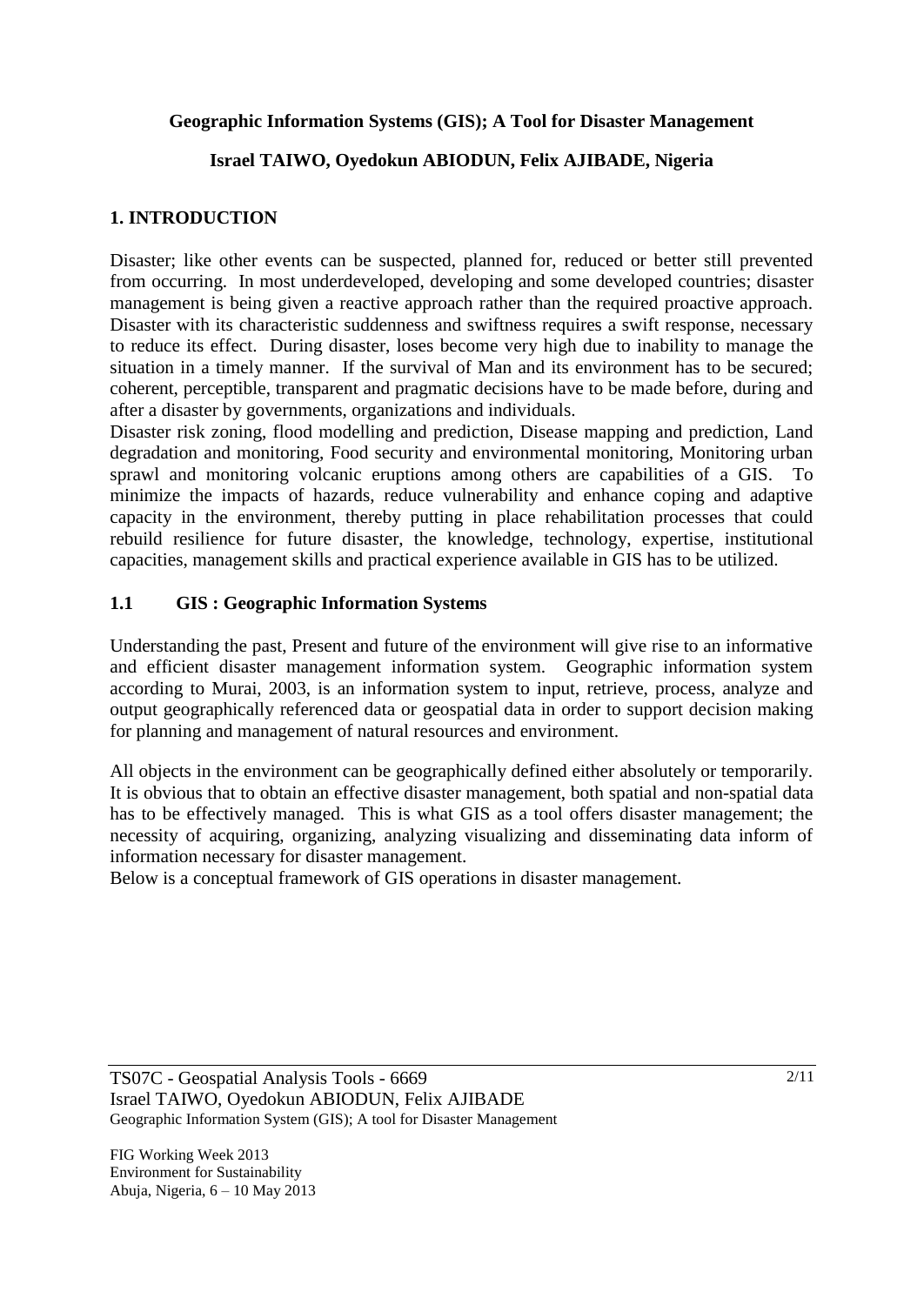

Fig 1 synoptic of GIS in disaster management Source: Otukei, 2008.

## **1.2 Phases of Disaster Management**

Disaster management phases; though not independent, can be grouped into five phases. If life, property and the environment has to be protected adequately, the following phases should be considered.

### 1.2.1 Planning

Designing strategies against disasters become imperative if disaster has to be well managed. The planning phase of disaster management involves the operations required to analyze the possibility of a disaster and its potential consequences on man and its environment. Consequently, Mitigation Preparedness, Response and Recovery schemes are then identified and organized.

### 1.2.2 Mitigation

Mitigation involves the process of preventing suspected disasters from occurring by identifying areas susceptible to certain types of disasters, as well as creating solutions to such problems. For example, Flood disaster is associated with areas of low elevation, nearness to water bodies, bad drainage facilities. GIS can help to superimpose this information, predict when flooding is likely to occur, then suggest solutions against the suspected flood disaster such as; dredging the water body or constructing viable drainage systems in the area.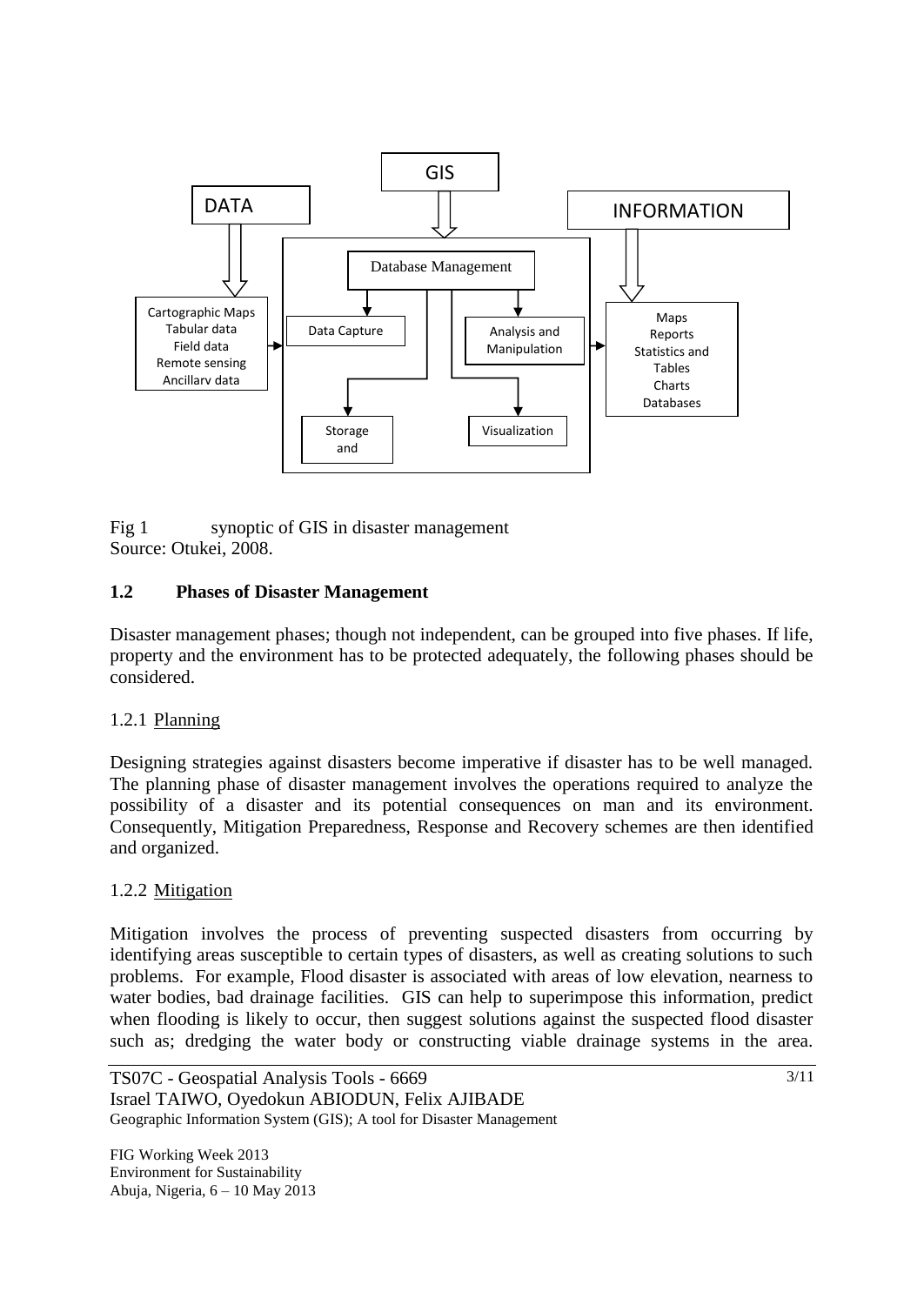Mitigation may also include: legislation activities against the erection of buildings in disaster prone area, establishing stringent codes against the release of carbon monoxide into the air, or arms build up to deter enemy attack.

## 1.2.3 Preparedness

When Prevention is been denied, it becomes unavoidable to prepare for disasters. Preparedness phase includes activities of the government, organizations and individuals to save lives and minimize the impacts of the occurrence of non-avoidable disasters. This includes: installing warning systems preparing emergency response personnel with the necessary equipment and training.

## 1.2.4 Response

Providing emergency assistance for victims and reducing the probability of secondary damage are the major activities to be carried out as response scheme against disaster. Like other phases above, response phase is as well interrelated with Recovery phase.

## 1.2.5 Recovery

During and after a disaster, returning all systems to normal or better is necessary. Short-term recovery includes the distribution of basic necessities to affected victims, while long-term recovery scheme is to bring succor to man and its environment after a disaster. This process may involve redevelopment loans, legal assistance and community planning.

## **2. GIS IMPLEMENTATION**

A simple and yet affordable approach was implemented in the creation of Geodatabase for the staff quarters of The Federal Polytechnic Ado-Ekiti, Ekiti State, Nigeria. The Geodatabase was created using different data sources, part of which includes Global Positioning system data used georeferncing the imageries obtained.

| S/No | Easting $(mE)$          | Northing $(mN)$ | Description                            |
|------|-------------------------|-----------------|----------------------------------------|
|      | 753777.425              | 840010.451      | Abuja Bus stop / Round about           |
| 2    | 754115.073              | 840472.517      | <b>RCF</b> Junction                    |
| 3    | 753240.193              | 840193.162      | $FPA$ 11s<br><b>Book Shop Junction</b> |
| 4    | 753351.820              | 840121.275      | FPA <sub>9s</sub><br>Bus stop          |
| 5    | 753453.226<br>- - - - - | 840861.719      | <b>FPA 56s</b>                         |

### **Table 1: List of Coordinates**

TS07C - Geospatial Analysis Tools - 6669 Israel TAIWO, Oyedokun ABIODUN, Felix AJIBADE Geographic Information System (GIS); A tool for Disaster Management

FIG Working Week 2013 Environment for Sustainability Abuja, Nigeria, 6 – 10 May 2013 4/11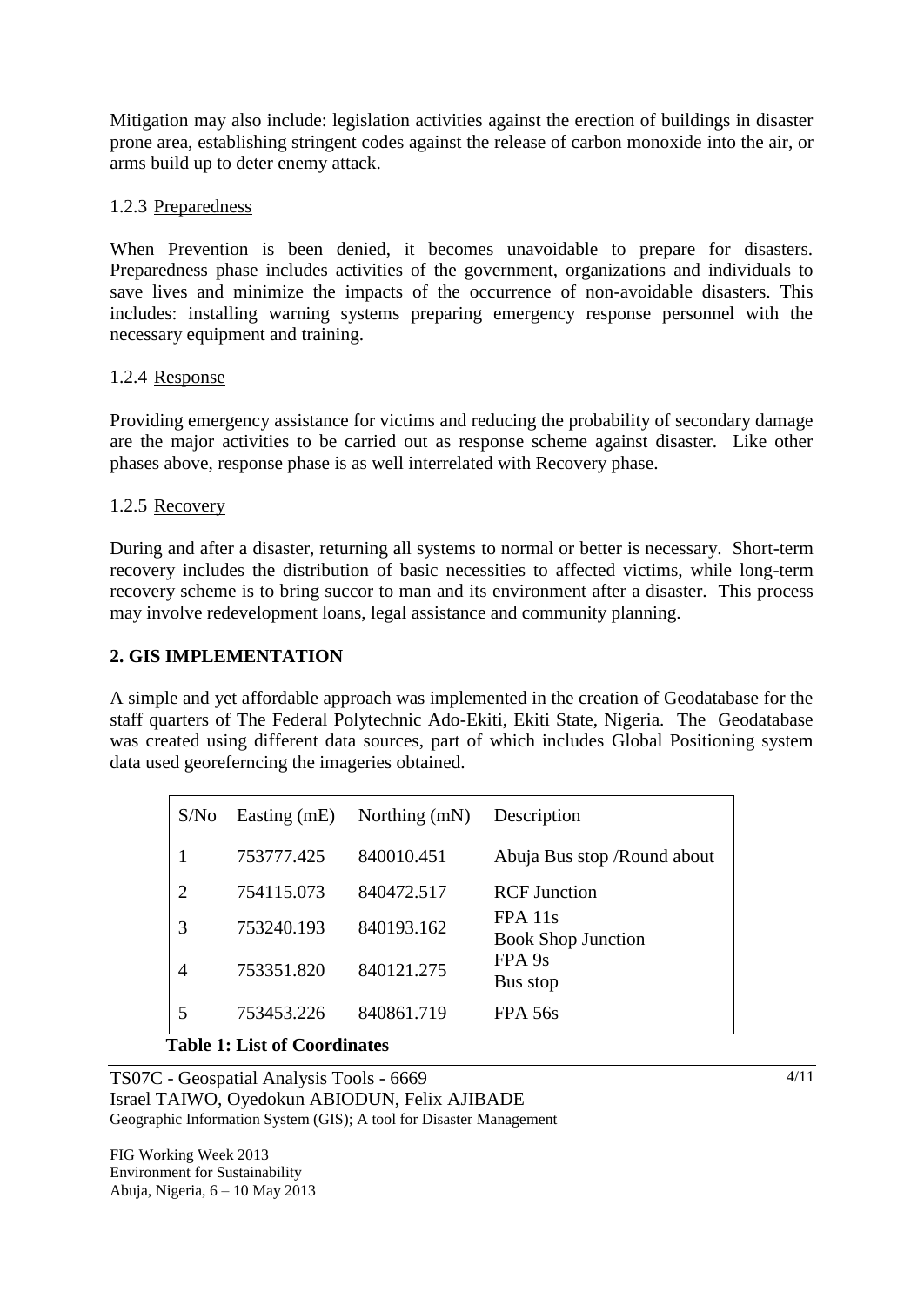Questionnaires were served out to the occupants of every building in the polytechnic staff quarters.

> FEDERAL POLYTECHNIC ADO-EKITI SCHOOL OF ENVIRONMENTAL STUDIES DEPARTMENT OF SURVEYING AND GEOINFORMATICS

#### Introduction

This questionnaire is intended for residents of the polytechnic staff quarters. The primary aim of this surv is to obtain information as input for the designing and implementation of a geo-database of the Polytechr Staff quarters. The users' requirement survey is purely for research and academic purposes. All responses Staff quarters. The users' requirement survey is purely for research and academic purposes. All responses will only thesis. It would be highly appreciated if you could please study the questions carefully and provide answe accordingly. If the space provided to answer any question is not sufficient, please write at the back of t page. The research student will give more explanation where questions are not clear. Please accept o gratitude for sparing your precious time in answering these questions.

#### **Personal Data**

|             | Name: Samuel Company<br>Surname               | Other names                                                                                    |
|-------------|-----------------------------------------------|------------------------------------------------------------------------------------------------|
| $2^{\circ}$ |                                               |                                                                                                |
| 3.          | Gender:<br>Male                               | Female                                                                                         |
|             | 4. Marital Status:<br>Single                  | Married<br>Divorced                                                                            |
| 5.          | What is your official Status?                 | Non Academic Staff<br>Academic Staff                                                           |
| 6.          |                                               |                                                                                                |
| 7.          |                                               |                                                                                                |
|             | 8. Block No:<br>Flat No:                      |                                                                                                |
|             |                                               |                                                                                                |
|             |                                               | 10. What is the major source of water supply? (You can list more than one)                     |
|             |                                               | Rainfall<br>Borehole<br>Well                                                                   |
|             |                                               | 11. What is your major source of Power supply? (You can list more than one)                    |
|             |                                               | School Generator<br><b>PHCN</b><br>Personal Generator                                          |
|             | 12. How do you dispose your waste? Burning    | Recycling<br>Refuse Dump                                                                       |
|             | 13. What is the state of your flat?           | Good<br>Fair<br>Bad                                                                            |
|             |                                               | 14. Do you at anytime have to carryout repair work on your flat on your own? Yes<br>No         |
|             |                                               | 15. Have the flat being renovated by the school authority since you moved in? Yes<br>No        |
|             | 16. How often is your flat renovated? Monthly | Yearly<br>Never                                                                                |
|             |                                               | 17. How will you rate the maintenance department on your request for maintenance in your flat? |
|             | Excellent                                     | Good  <br>Fair<br>Poor                                                                         |

 **Fig 2. Sample of Questionnaire**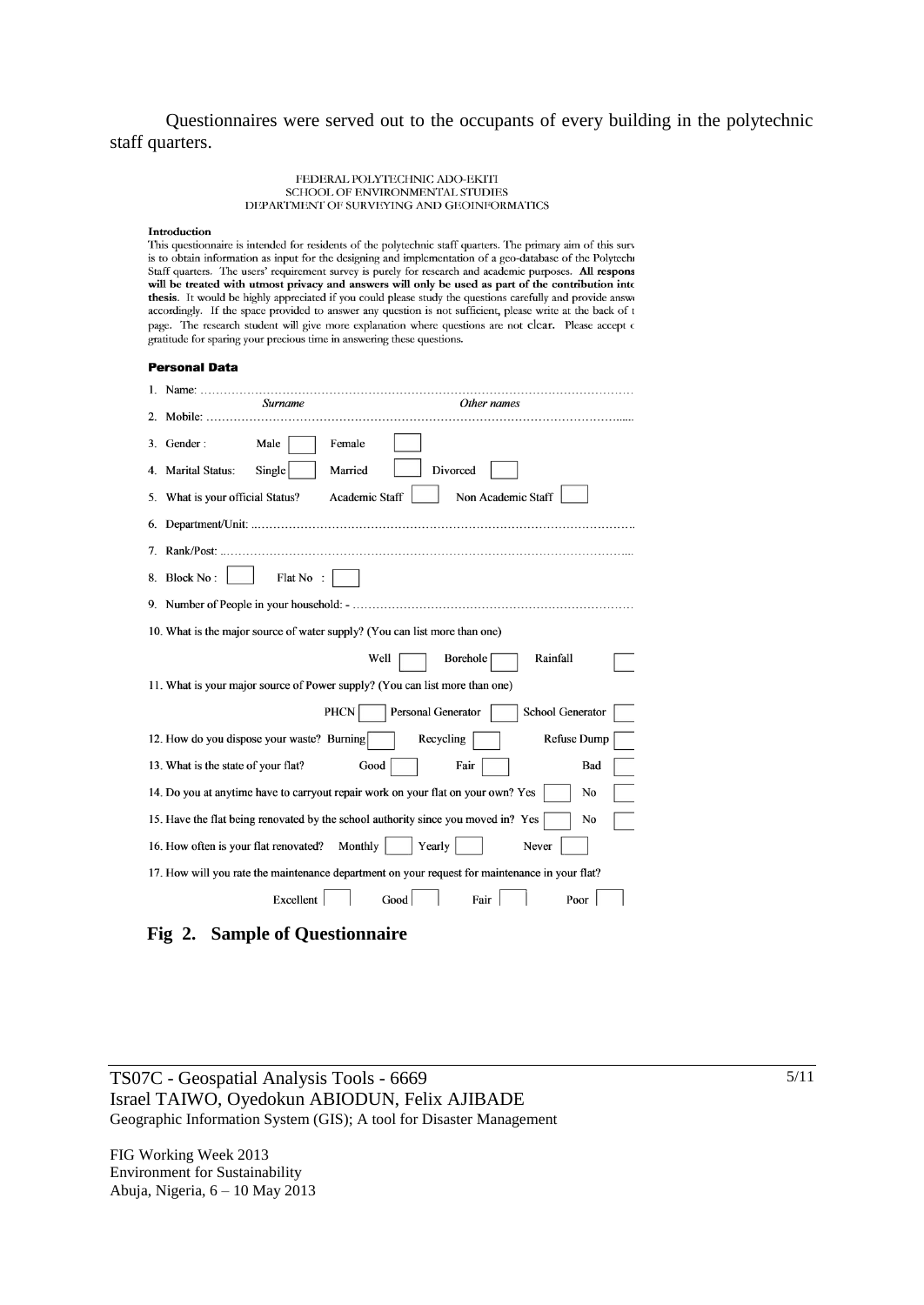

**Fig. 3 Poly 2 Imagery**

| Below is the data dictionary used in implementing the GIS. |  |  |  |  |  |  |  |  |  |
|------------------------------------------------------------|--|--|--|--|--|--|--|--|--|
|------------------------------------------------------------|--|--|--|--|--|--|--|--|--|

| <b>Attributes</b>         | Representation         | Data Types  |
|---------------------------|------------------------|-------------|
| Name of Occupier          | Name_of_occupier       | Text        |
| Mobile Number             | Mobile_number          | Numeric     |
| Gender                    | Gender                 | Text        |
| <b>Marital Status</b>     | Marital_Status         | Text        |
| <b>Official Status</b>    | <b>Official Status</b> | Text        |
| Dept/Unit                 | Dept_Unit              | Text        |
| Rank/Post                 | Rank_post              | Text        |
| Number of inhabitant      | Number_of_inhabitant   | Numeric     |
| Source of water supply    | Water_source           | Text        |
| Source of power supply    | Power_Source           | Text        |
| Waste disposal method     | Waste_disposal         | Text        |
| Flat ID                   | Flat ID                | Numeric     |
| Occupier ID               | Occupier_ID            | Numeric     |
| State of flat             | Flat_State             | Text        |
| Repair Work on your       | Repair_Work            | Yes/No      |
| own                       |                        |             |
| Flat renovation by school | Reno_School            | Yes/No      |
| Time of flat renovation   | Reno_Time              | <b>Text</b> |
| Maintenance department    | Maintenance_Rating     | <b>Text</b> |

## **Table 2 Data Dictionary**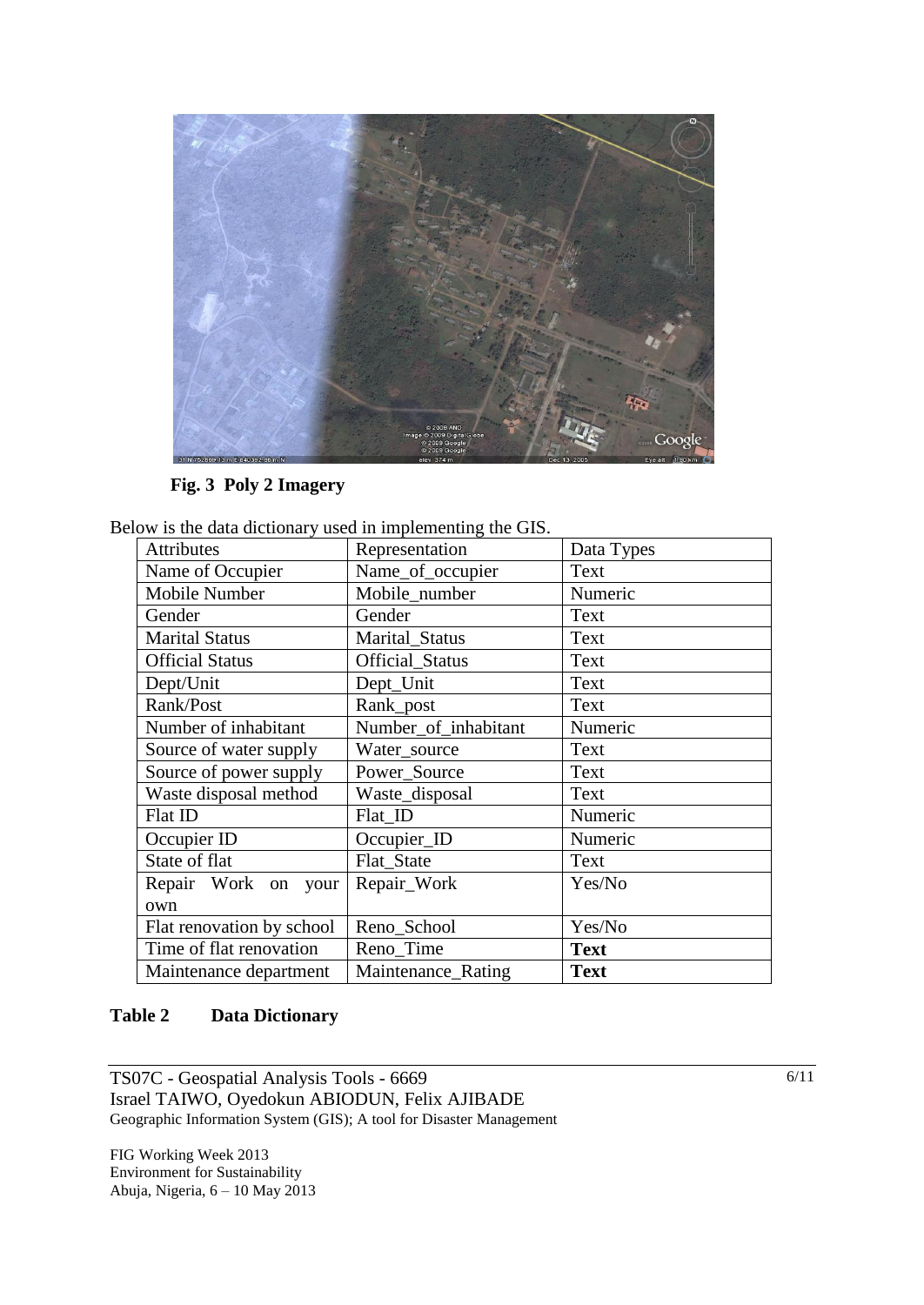The satellite imagery above was digitized, attribute data was added to the resultant vector map, and from it; queries were carried out to obtain prompt solution to disaster related problems. For example, considering a scenario of student riot, where academic staffs of the polytechnic is the target of students, a query was performed to show the houses of academic staffs that live on the polytechnic staff quarters, for immediate security measures.



## **FEDERAL POLYTECHNIC ADO-EKITI**



|                            | ithin the polytechnic Staff Quarters   |                  |               |        |                                           |                                    |                                                  |                                                                  |                                                              |                                         |        |               |     |     |              |
|----------------------------|----------------------------------------|------------------|---------------|--------|-------------------------------------------|------------------------------------|--------------------------------------------------|------------------------------------------------------------------|--------------------------------------------------------------|-----------------------------------------|--------|---------------|-----|-----|--------------|
| DIGITIZED                  | NAME OF OC                             |                  |               |        | MOBILE NU GENDIMARIT OFFICIAL S           | DEPT_UNIT                          | <b>RANK POST</b>                                 | NWATER SOUR                                                      | POWER SOUR                                                   | WASTE_DFLAT_OCCU FLAT_REPAREN(RENCMAINT |        |               |     |     |              |
| EST_SQ_B23_26 Dada_R.T.    |                                        |                  |               |        | 08066592429 Female Married Academic Staff | Accountancy                        | Senio Lecturer                                   | Borehole                                                         | PHCN                                                         | Burning                                 | 52.0   | 29.0 Bad      | No. | No  | Never Fair   |
|                            | EST_SQ_B25_30 Olamide_E.Victor         | 08062647872 Male |               |        | Married Academic_Staff                    | Urban_and_Region Lecturer          |                                                  | Borehole                                                         | PHCN, School Generator                                       | Burning, Re                             | 48.0   | 28.0 Fair     | Yes | No  | Never Fair   |
| EST_SQ_B6_11               |                                        |                  | Male          | Single | Academic_Staff                            |                                    | Mechnanic_Dept   Auto_Unit_Level_13 4   Borehole |                                                                  | PHCN, Personal_Generator, School_Generator, Invi Burning, Re |                                         | 9.0    | 9.0 Fair      | Yes | No  | Never   Poor |
| EST_SQ_B8_16 Abilogun_J.M. |                                        | 08035062944 Male |               |        | Married Academic Staff                    |                                    |                                                  | Electrical_Electron  Chief_Technologist   8   Borehole,_Rainfall | PHCN, Personal Generator, School Generator                   | Burning                                 | $40\,$ | $13.0$ $B$ ad | Yes | No  | Never   Poor |
| EST_SQ_B1_2                | Odekina Abinnaje                       |                  | Male          |        | Married Academic Staff                    | Office Technology Management       |                                                  | 5 Borehole                                                       | PHCN, School Generator                                       | Burning                                 | 2.0    | 2.0 Fair      | Yes | No  | Never Good   |
| <b>EST_SQ_B11_2</b>        | Fakunle Emmanuel A.                    | 08066693496 Male |               |        | Married Academic Staff                    | Civil                              | Lecturer II                                      | 5 Borehole                                                       | PHCN, School Generator, Personal Generaotor                  | Burning, Re                             | 18.0   | 17.0 Fair     | Yes | No  | Never Fair   |
| EST_SQ_B21_24   Eke_E.N.   |                                        | 08032172617      | Male          |        | Married Academic Staff                    | Secretarial Studies                |                                                  | 5 Borehole                                                       | School Generator                                             | Burning                                 | 56.0   | 310 Fair      | Yes | Ycs | Never   Fair |
| EST_RV_12                  | Oyinlana Adekanbi                      | 08035800541 Male |               |        | Married Academic Staff                    | Business Administ Chief lecturer   |                                                  | Borehole, Rainfall                                               | PHCN, School Generator                                       | Refuse_Dun                              | 73.0   | 40.0 Fair     | No  | No  | Never Good   |
| EST_RV_6                   | Oladipo_Isaac_Ola                      | 08033888989 Male |               |        | Married Academic Staff                    | Agric_Engineering Lecturer         |                                                  | 5 Borehole, Rainfall                                             | PHCN, School Generator                                       | Burning                                 | 74.0   | 410 Fair      | Yes | No  | Never   Fair |
| EST_RV_9                   | XYZ                                    |                  | Male          |        | Married Academic Staff                    | Food_Technology Principal_Lecturer |                                                  | Borehole                                                         | PHCN, School Generator                                       | Refuse_Dum                              | 79.0   | 44.0 Fair     | Yes | No  | Yearly Fair  |
| EST_RV_17                  | Arc._Ifesanya_Kunle                    | 08037202436 Male |               |        | Married Academic_Staff                    | Architectural_Depa HOD             |                                                  | 2   Borehole,_Rainfall                                           | PHCN, Personal Generator, School Generator                   | Refuse_Dum                              | 68.0   | 39.0 Fair     | Yes | No  | Never Good   |
| EST_SQ_B18_15              | Famokun Z.A                            | 08051934332 Male |               |        | Married Academic Staff                    |                                    |                                                  | Electrical_Electron Principal_Lecturer_(13   Borehole,_Rainfall  | PHCN, Personal Generator, School Generator                   | Burning, Re                             | 61.0   | 35.0 Fair     | Yes | No  | Never   Fair |
| EST RV 2                   | Ukpong_Gordian_Efiong 08062669417 Male |                  |               |        | Married Academic_Staff                    |                                    | Science_Tech/Phys Chief_Technologist 0           | Borehole                                                         | PHCN, School Generator                                       | Burning                                 | 82.0   | 45.0 Fair     | Yes | No  | Never Fair   |
| EST_SQ_B7_13               | 0jo 0.1                                |                  | Female Single |        | Academic Staff                            | Library                            | Libarian II                                      | 3 Borehole                                                       | PHCN, School Generator                                       | Burning                                 | 11.0   | 110 Fair      | No  | No. | Never Fair   |
| <b>EST_SQ_B2_3</b>         | Aboloma Rita I.                        | 08028463161      |               |        | Female Married Academic Staff             | Science_Tehnology Senior_Lecturer  |                                                  | Borehole                                                         | Personal_Generator,_School_Generator                         | Refuse_Dum                              | 3.0    | 3.0 Fair      | Yes | No. | Never   Poor |

**Table 3 Query Showing Where Official Status of Occupants Is Academic Staff within the polytechnic Staff Quarters**

TS07C - Geospatial Analysis Tools - 6669 Israel TAIWO, Oyedokun ABIODUN, Felix AJIBADE Geographic Information System (GIS); A tool for Disaster Management

FIG Working Week 2013 Environment for Sustainability Abuja, Nigeria, 6 – 10 May 2013 7/11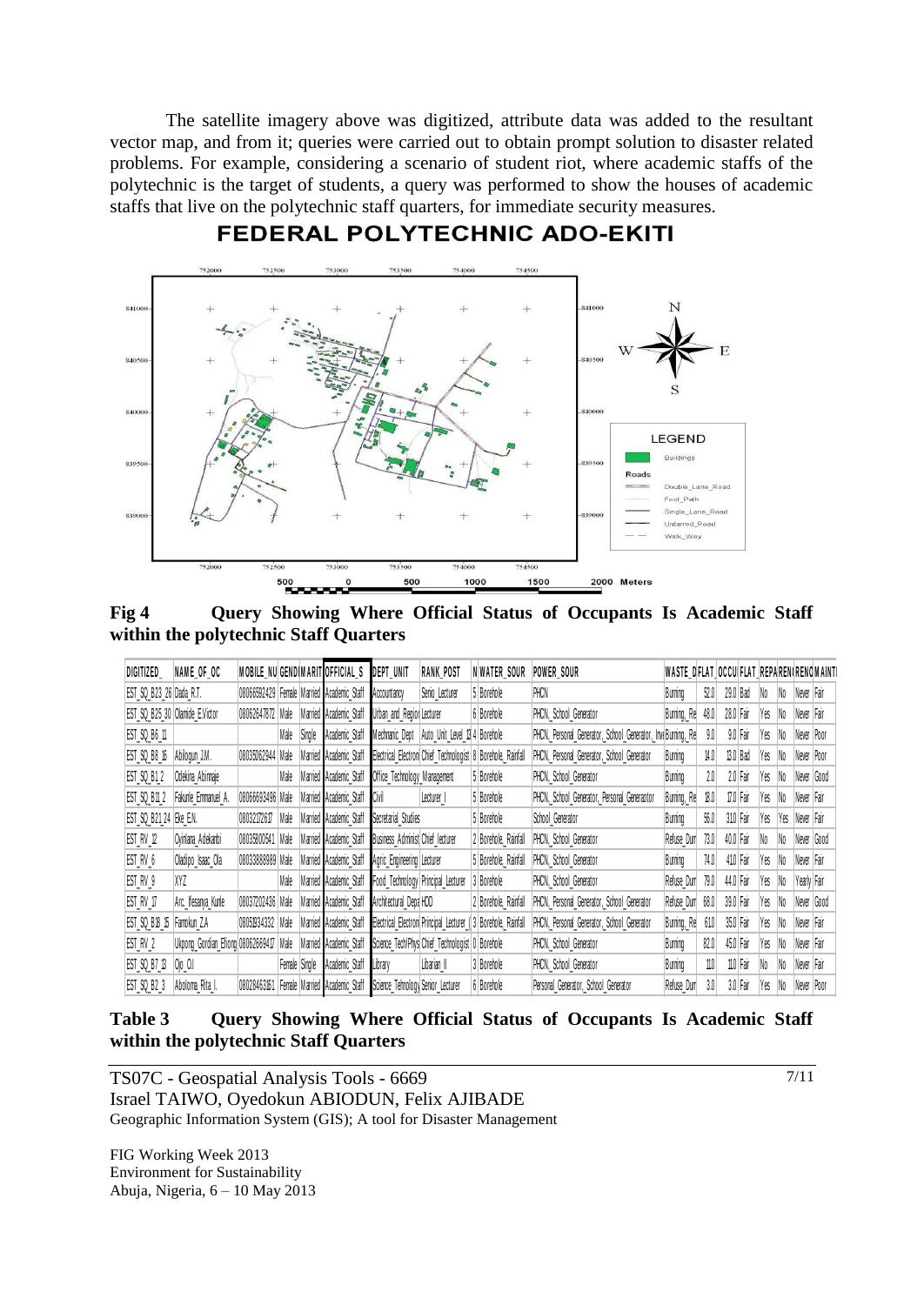Another scenario considered after the creation of this system is if lack of electricity is to be considered as a potential disaster within the polytechnic staff quarters, three methods of electricity genertion has been identified within the polytechnic, hence questions could be asked to know where all methods are used, then locations that does not have access to some could be noted for attention. Next is a query showing locations within the polytechnic staff quarters where source of power supply is Power Holding Company Nigeria limited (PHCN), Personal Generator, School Generator.



## **FEDERAL POLYTECHNIC ADO-EKITI**

**Fig 5 Query Showing Where Power Source of occupant is PHCN, Personal Generator, School Generator within the polytechnic Staff Quarters** 

| DIGITIZED                   | NAME OF OC                                            |                  |      | MOBILE NUM GENDER MARITA OFFICIAL S                         | DEPT UNIT                                                       | <b>RANK POST</b>           | NUWATER SOUR POWER SOUR |                                                                                                                                                                                 | WASTE DISP |                             | FLATOCCIFLATREFRENRENO TIME MAIN     |      |
|-----------------------------|-------------------------------------------------------|------------------|------|-------------------------------------------------------------|-----------------------------------------------------------------|----------------------------|-------------------------|---------------------------------------------------------------------------------------------------------------------------------------------------------------------------------|------------|-----------------------------|--------------------------------------|------|
| EST_SQ_B15_10  Ige_F.F.     |                                                       |                  |      | 08035273794 Female Married Non Academic Staff Registry      |                                                                 | Senior Assitant Registra   | 6 Well, Borehole        | PHCN, Personal Generator, School Generator Burning                                                                                                                              |            | 29.0 21.0 Fair Yes No Never |                                      | Poor |
| EST_SQ_B7_14 Oloketuyi_G.M. |                                                       |                  |      | 08035689540 Female Married Non Academic Staff Health Centre |                                                                 | Principal Nursing Officer  | Borehole                | PHCN, Personal Generator, School Generator Burning                                                                                                                              |            | 12.0 12.0 Fair Yes No Never |                                      | Fair |
| EST_SQ_B8_16 Abilogun_J.M.  |                                                       | 08035062944 Male |      | Married Academic_Staff                                      | Electrical Electronics EngineeringChief Technologist            |                            |                         | 8   Borehole, Rainfall PHCN, Personal Generator, School Generator Burning                                                                                                       |            | 14.0 13.0 Bad Yes No Never  |                                      | Poor |
| <b>EST SQ B24</b>           | M.O. Adelusi                                          | 07032333581 Male |      | Married Non Academic Staff Catering Unit                    |                                                                 | Assistant_Catering_Officer | 5 Borehole              | PHCN, Personal Generator, School Generator Refuse Dump                                                                                                                          |            | 4.0 4.0 Fair Yes No Never   |                                      | Fair |
| <b>EST SQ B20 19</b>        |                                                       |                  | Male | Married Non Academic Staff Sports                           |                                                                 | Chief Sports officer       | Borehole                | PHCN, Personal Generator, School Generator Burning                                                                                                                              |            |                             | 57.0 32.0 Bad Yes No On_Request Good |      |
| EST SQ B19 17 Adewole M.M.  |                                                       |                  |      |                                                             | 08035199003 Female Married Non Academic Staff Exams and Records | <b>Executive Officer</b>   | Borehole                | PHCN, Personal Generator, School Generator Refuse Dump                                                                                                                          |            | 59.0 34.0 Fair Yes Yes      |                                      | Fair |
|                             | EST_SQ_B10_19   Ogunmola_T._Kayode 08035062969   Male |                  |      | Married Non Academic Staff Physicall Planning               |                                                                 |                            |                         | Principal_Technical_Officer [5  Borehole,_Rainfall PHCN,_Personal_Generator,_School_Generator Refuse_Dump                                                                       |            | 63.0 37.0 Fair Yes No Never |                                      | Poor |
| EST_RV_17                   | Arc._lfesanya_Kunle <sup>1</sup> 08037202436 Male     |                  |      | Married Academic Staff                                      | Architectural Department                                        | HOD                        |                         | 2  Borehole, Rainfall PHCN, Personal Generator, School Generator Refuse Dump                                                                                                    |            | 68.0 39.0 Fair Yes No Never |                                      | Good |
| EST SQ B18 15 Famokun Z.A   |                                                       | 08051934332 Male |      | Married Academic Staff                                      |                                                                 |                            |                         | Electrical Electronic Engineering Principal Lecturer (Retired) 3 Borehole, Rainfall PHON, Personal Generator, School Generator Buming, Retise Dump 61.0 35.0 Fair  Yes No Never |            |                             |                                      | Fair |
|                             | EST SQ B14 7 Akinwamide Joseph                        |                  | Male | Married Academic_Staff                                      | Marketing                                                       | Principal Lecturer         | <b>Borehole</b>         | PHCN, Personal Generator, School Generator Burning                                                                                                                              |            | 21.0 18.0 Fair Yes No Never |                                      | Poor |

TS07C - Geospatial Analysis Tools - 6669 Israel TAIWO, Oyedokun ABIODUN, Felix AJIBADE Geographic Information System (GIS); A tool for Disaster Management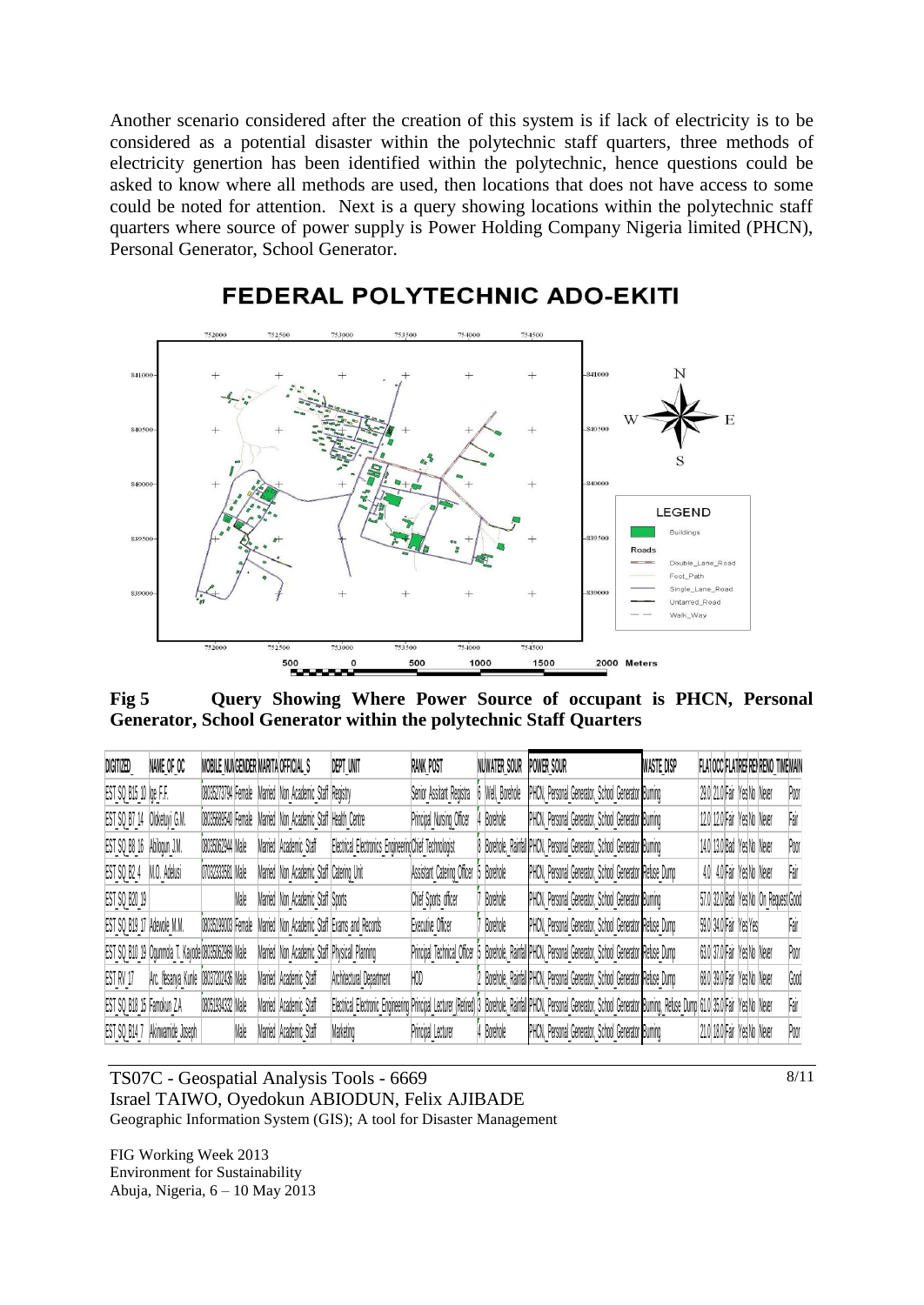## **Table 4: Query Showing Where Power Source of occupant is PHCN, Personal Generator, School Generator within the polytechnic Staff Quarters**

Antoher query to identify where waste disposal is by refuse dump within the polytechnic staff quarters is shown below.



# FEDERAL POLYTECHNIC ADO-EKITI

**Fig 4.5: Query Showing Where Waste Disposal Method is Refuse Dump within the polytechnic Staff Quarters**

| DIGITIZED                    | NAME OF OC                           | MOBILE NUMGENDERMARITALOFFICIAL S |        |                                               | DEPT UNT                                             | RANK POST                   | NUWATER SOUR         | POWER SOUR                                             | WASTE DISP  | FLATOCO FLATREFRENRENO MAIN                   |      |
|------------------------------|--------------------------------------|-----------------------------------|--------|-----------------------------------------------|------------------------------------------------------|-----------------------------|----------------------|--------------------------------------------------------|-------------|-----------------------------------------------|------|
|                              | EST_SQ_B32_11 A.O._Adedeji_Oyetunji  | Male                              |        | Married Non AcademicStaff                     | <b>Business Administration</b>                       | Secretary                   | 14 Borehole          | PHCN                                                   | Refuse Dump | 43.0 24.0 Fair Yes No Yearly Fair             |      |
| EST_SQ_B25_29 Kilani_Sakirat |                                      | 08037931854 Female                |        |                                               | Married Non_Academic_Staff Maintenance_and_Services  | Maintenance officer         | 3 Borehole           | School Generator                                       | Refuse Dump | 47.0 27.0 Fair Yes Yes Yearly Good            |      |
| EST_SQ_B5_10 Osuya_Happy     |                                      | 08053226058 Male                  | Single | Corper                                        | Surveying and Geoinformatics                         | Graduate Assistant          | 9 Borehole           | PHCN, School Generator                                 | Refuse Dump | 8.0 8.0 Bad No No Never Poor                  |      |
| EST_SQ_B2_4 M.O._Adelusi     |                                      | 07032333581 Male                  |        | Married Non_Academic_Staff Catering_Unit      |                                                      | Assistant_Catering_Officer  | 5 Borehole           | PHCN, Personal Generator, School Generator Refuse Dump |             | 4.0 4.0 Fair Yes No Never Fair                |      |
|                              | EST_SQ_B20_20 Iroegbu_Stanly_Kalu    | 07065269374 Male                  | Single |                                               | Non_Academic_Staff Maths_and_Statistics              | Secretary                   | Borehole             | School Generator                                       | Refuse Dump | 58.0 33.0 Fair Yes No Never Fair              |      |
| EST_SQ_B19_17/Adewole_M.M.   |                                      | 08035199003 Female                |        | Married Non_Academic_Staff Exams_and_Records  |                                                      | <b>Executive Officer</b>    | Borehole             | PHCN, Personal Generator, School Generator Refuse Dump |             | 59.0 34.0 Fair Yes Yes                        | Fair |
|                              | EST_SQ_B10_19 Ogunmola_T._Kayode     | 08035062969 Male                  |        | Married Non_Academic_Staff Physicall_Planning |                                                      | Principal Technical Officer | 5 Borehole, Rainfall | PHCN, Personal Generator, School Generator Refuse Dump |             | 63.0 37.0 Fair Yes No Never Poor              |      |
| EST RV 12                    | Oyinlana Adekanbi                    | 08035800541 Male                  |        | Married Academic Staff                        | Business Administration and Marketing Chief lecturer |                             | 2 Borehole, Rainfall | PHCN, School Generator                                 |             | Refuse Dump   73.0 40.0 Fair No No Never Good |      |
| EST_RV_9                     | WΖ                                   | Male                              |        | Married Academic Staff                        | Food Technology                                      | Principal Lecturer          | 3 Borehole           | PHCN, School Generator                                 |             | Refuse Dump 79.0 44.0 Fair Yes No Yearly Fair |      |
| EST_RV_17                    | Arc. lfesanya Kunle                  | 08037202436 Male                  |        | Married Academic Staff                        | Architectural Department                             | HOD                         | 2 Borehole, Rainfall | PHCN, Personal Generator, School Generator Refuse Dump |             | 68.0 39.0 Fair Yes No Never Good              |      |
| EST_RV_5                     | Adewumi_James_Alaba 08033611824 Male |                                   |        | Married Non Academic Staff Bursary            |                                                      | Bursar                      | 9 Borehole           | School Generator                                       | Refuse Dump | 75.0 42.0 Good Yes Yes Other Fair             |      |
| EST_SQ_B3_5 Eseyin_E.J.      |                                      | 08065238114 Female                |        | Married Non Academic Staff Student Affairs    |                                                      | Higer Executive Officer     | Borehole             | PHCN, School Generator                                 | Refuse Dump | 5.0 5.0 Fair Yes Yes                          | Fair |
| EST_SQ_B2_3                  | Aboloma Rita I.                      | 08028463161 Female                |        | Married Academic Staff                        | Science Tehnology                                    | Senior_Lecturer             | 6 Borehole           | Personal_Generator, School_Generator                   | Refuse_Dump | 3.0 3.0 Fair Yes No Never Poor                |      |
| EST_SQ_B1_1                  | Kayode Olusola                       | Male                              | Single | Non Academic Staff Senior Staff Club          |                                                      | Manager                     | 0 Well               | Personal Generator                                     | Refuse Dump | 1.0 1.0 Fair Yes Yes Yearly Fair              |      |

TS07C - Geospatial Analysis Tools - 6669 Israel TAIWO, Oyedokun ABIODUN, Felix AJIBADE Geographic Information System (GIS); A tool for Disaster Management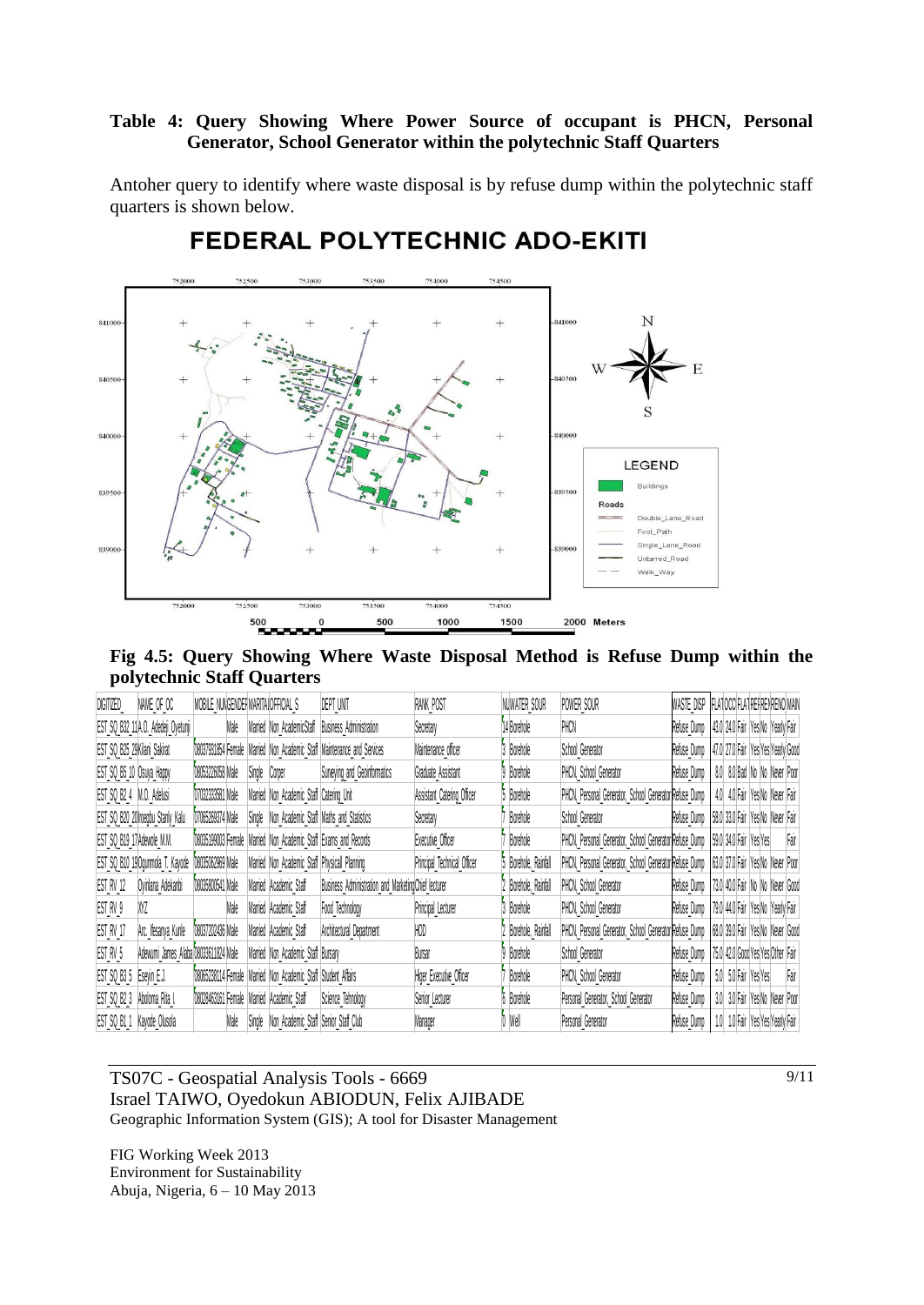## **Table 4.5: Query Showing Where Waste Disposal Method is Refuse Dump within the polytechnic Staff Quarters**

## **3. CONCLUSION & RECOMMENDATION**

## **3.1 Conclusion**

Data is the fundamental part of any management tool, Geographic Information System offers the integration of data on its spatial characteristics, and hence, efficiency is maximized.

## **3.2 Recommendation**

The effectiveness of a GIS is dependent on the comprehensiveness, consistency and integrity of its database. Therefore joint effort is to be made by government, organizations and individuals towards the creation of a disaster relevant geodatabase, so as to create a disaster free environment.

All disasters as well as their effects on man and its environment can either be prevented or reduced. Disaster management programs are developed and implemented through the analysis of information. Therefore, in planning against disasters; Government, Organizations and Individuals are to be highly informed so as to reduce the rate at which ignorance impedes effectual disaster management in the world today.